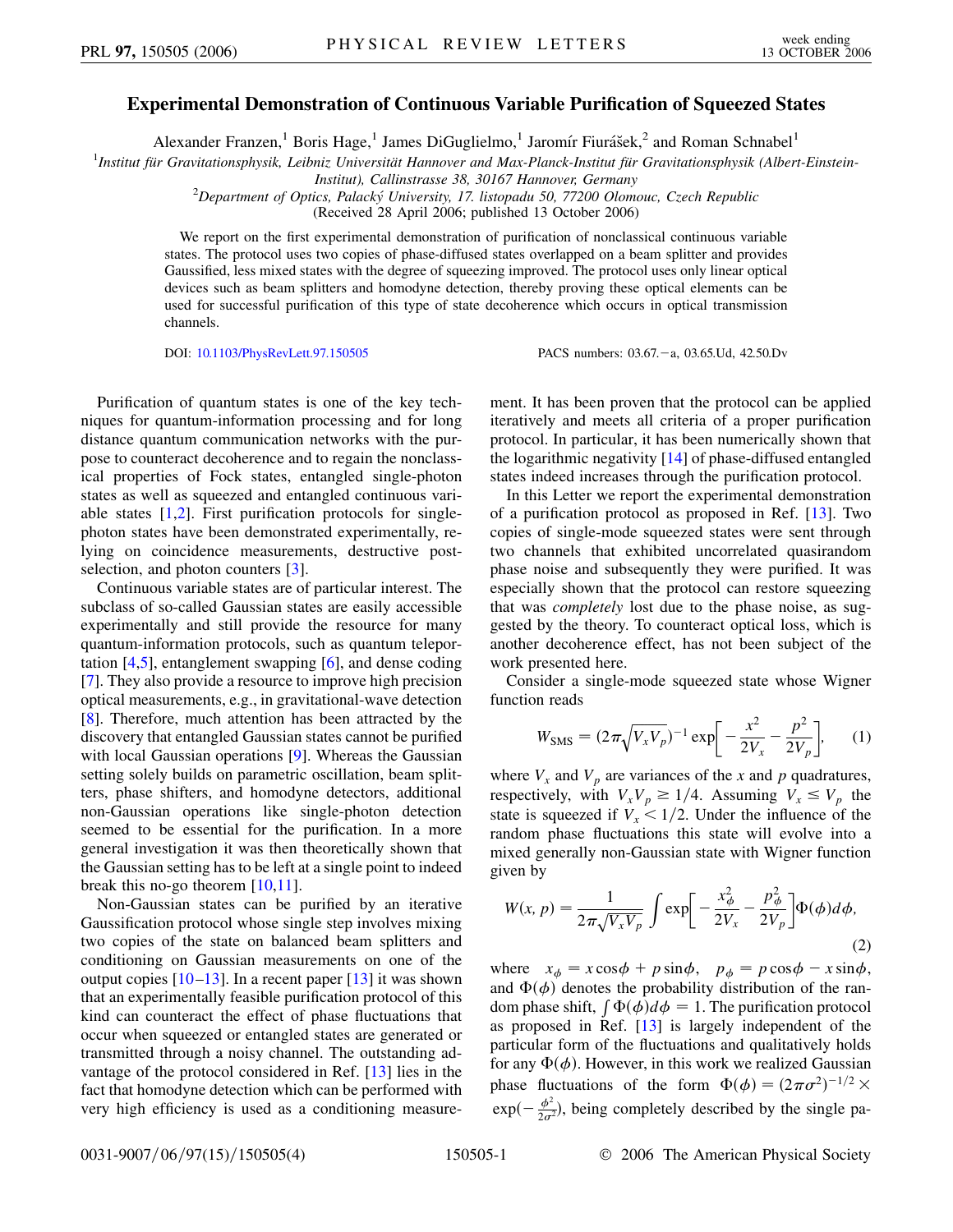<span id="page-1-0"></span>

FIG. 1 (color online). Numerically simulated Wigner function for a phase-diffused squeezed state (in shot-noise units). Here we assumed 10 dB squeezing, an initially pure state, and Gaussian phase fluctuations with standard deviation of  $\sigma =$  $0.523$  ( $\approx 30^{\circ}$ ), providing a mixed state with clearly visible non-Gaussian statistics.

rameter  $\sigma$ . Figure [1](#page-1-0) shows the calculated Wigner function of a squeezed state with random Gaussian phase fluctuations. It is clearly visible that phase fluctuations transform pure Gaussian squeezed states into mixed states with a reduced degree of squeezing. However, one also realizes that the phase-diffused state exhibits a non-Gaussian Wigner function. Phase fluctuations, therefore, naturally lead to a non-Gaussian setting and the no-go theorem for purification no longer holds. In Fig. [1](#page-1-0) the strength of the fluctuation ( $\sigma = 0.523$ ) and the squeezing assumed (10 dB) was higher than in our experiment to highlight the formation of the non-Gaussian Wigner function.

Figure [2](#page-1-1) shows the experimental setup that was used to demonstrate purification of phase-diffused squeezed states. The laser source was a continuous wave nonplanar Nd:YAG ring laser with 300 mW of output power at 1064 nm and 800 mW at 532 nm. The latter was used to pump two optical parametric amplifiers (OPAs) to produce two amplitude-squeezed light beams with an approximate power of 0.06 mW at 1064 nm. Both OPAs were constructed from type I noncritically phase-matched  $MgO:LiNbO<sub>3</sub>$  crystals inside hemilithic resonators, similar to the design that previously has been used in Ref. [\[15\]](#page-3-13). Each resonator was formed by a high-reflection (HR) coated crystal surface (reflectivity  $r^2 > 0.999$ ) and a metal spacer mounted outcoupling mirror (reflectivity  $r^2 =$ 0*:*957). The intracavity crystal surface was antireflection coated for both the fundamental wavelength (1064 nm,  $r^2$  < 0.05%) and the second harmonic (532 nm,  $r^2$  < 0*:*2%). The outcoupling mirror had a small reflectivity of  $r^2 = 0.15 \pm 0.02$  for 532 nm. The OPAs were seeded through the HR surface with a coherent laser beam of 15 mW power and pumped through the outcoupling mirror with 100 mW (not shown in Fig. [2\)](#page-1-1), resulting in a classical gain of about 10. The lengths of both OPA cavities as well as the phase of the second harmonic pump beams were controlled using radio-frequency modulation or demodulation techniques. All control error-signals were derived

<span id="page-1-1"></span>

FIG. 2 (color online). Schematic experimental setup. Two amplitude-squeezed beams were produced by two lengthcontrolled OPA cavities. Quasirandom band-limited Gaussian white phase noise is applied to both squeezed beams to mimic phase noise in optical transmission channels. The two beams are subsequently overlapped at a 50/50 beam splitter (BS<sub>PUR</sub>). Time series of quadrature values for both beam splitter outputs were recorded using balanced homodyne detection (HD) and a data acquisition system. OPA: optical parametric amplifier; LO: local oscillator;  $\blacksquare$ : piezo-electric transducer.

from the seed fields reflected from the OPA cavities. A nonclassical noise power reduction of slightly more than 3.5 dB was directly observed with a homodyne detector in combination with a spectrum analyzer. Subtracting the variance of the electronic noise yielded squeezing of up to 5 dB. The squeezing spectrum was almost white from approximately 5 to 15 MHz. Both squeezed fields freely propagated from the OPAs passing high-reflection mirrors that were quasirandomly moved by piezo-electric transducers (PZTs) to mimic the effects of noisy optical transmission channels. The voltages applied to the PZTs were produced as follows. Two independent random number generators produced data strings with Gaussian distribution. Both strings were digitally filtered to limit the frequency band to 2–2.5 kHz. The output interface was a common PC sound card with a signal to noise ratio of  $+110$  dB.

Homodyne detection confirmed that for both beams squeezing degraded in the same way when phase noise was increased. In order to demonstrate the purification protocol the two squeezed beams were subsequently over-lapped at a 50/50 beam splitter (labeled BS<sub>PUR</sub> in Fig. [2\)](#page-1-1). The visibility of the squeezed beams' mode matching was 97.4% and was limited by OPA crystal inhomogeneities. The phase of the two squeezed beams at the purification beam splitter was controlled at frequencies below the frequency band of the impressed phase noise. The output fields from the purification beam splitter were then sent to two homodyne detectors as shown in Fig. [2.](#page-1-1) Homodyne visibilities were at 93.5% for homodyne detector HD I and 96.2% for HD II. Both homodyne detectors were servo-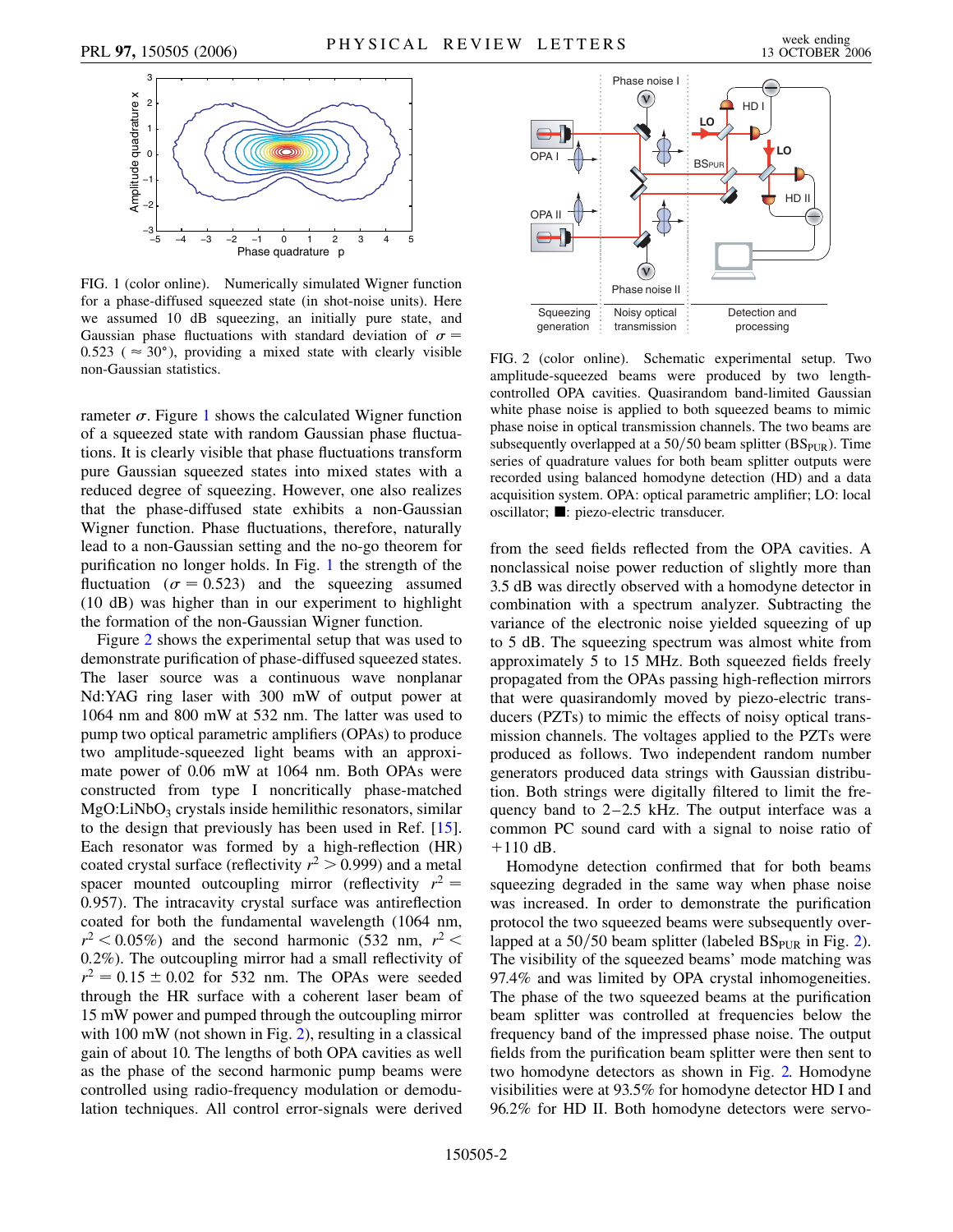<span id="page-2-0"></span>

FIG. 3 (color online). Amplitude quadrature variance of the single copy squeezed field versus additional phase-noise strength (upper curve). Squeezing of 3.55 dB was directly observed without impressed phase noise ( $\sigma = 0$ ) and completely lost for high levels of phase noise ( $\sigma$  > 0.28). The lower curve illustrates the amount of squeezing after purification. As predicted by the theory purification becomes more efficient for higher values of  $\sigma$ . For  $\sigma$  values of about 0.3 squeezing was purified from a field that showed a higher than vacuum noise variance before.

controlled (with loop bandwidth smaller than the noise frequencies) to detect the amplitude quadratures. The detector difference currents were electronically mixed with a 7 MHz local oscillator. The demodulated signals were then filtered with steep low-pass filters at 30 kHz and synchronously sampled with 100 kHz.

Both time series of quadrature values  $x_I$  and  $x_{II}$  from the two homodyne detectors were post-processed to accomplish and confirm the purification protocol. The quadrature values  $x_I$  measured at the first homodyne-detector (HD I) were used to produce a trigger signal for squeezing purification on the second beam. A trigger signal was simply given when a measured quadrature value  $|x_I|$  was below some chosen threshold *X*. The second homodyne detector was not part of the purification scheme itself but served as a verification device, confirming that purification had actually occurred.

Figure [3](#page-2-0) shows the success of our purification protocol versus phase-noise strength. Measurement points on the upper curve represent quadrature variances of a single copy before purification, whereas the lower curve provides the measured variances of  $x_{II}$  after two-copy purification. In agreement with the theory, purification becomes more efficient for larger standard deviations of the phase noise  $\sigma$ . The variances plotted correspond to directly observed squeezing; electronic dark noise of the detector was not taken into account. For no additional phase noise ( $\sigma = 0$ ) slightly more than 3.5 dB of squeezing was observed which was completely lost for noise with  $\sigma > 0.28$ .

To quantify how effective the purification protocol was the variance of the purified states needs to be compared with the variance of a single copy before purification. If the

<span id="page-2-1"></span>

FIG. 4 (color online). Purified output variance (left graph) and the rate of surviving data points (right graph) versus trigger threshold *X*. Both curves correspond to  $\sigma = 0.304$ .

two states are not copies with identical variances, such a situation might appear in realistic experiments, then the lower variance provides the reference. In Fig. [3](#page-2-0) the upper curve represents the variances of both individual copies which were identical within the measurement error bars given, nevertheless the purified state exhibits lower variance.

Figure [4](#page-2-1) further characterizes our purification experiment focusing on the setting with a phase noise of standard deviation  $\sigma = 0.304$ . It is shown how the purified output variance (left graph) and the rate of surviving data points (right graph) depend on trigger threshold *X*. For a trigger threshold that retains still 50% of the data, a noise variance above vacuum noise was purified to a value clearly below vacuum noise reference.

Figure [5](#page-2-2) shows how the variance depends on the rate of retained data points. Without any purification no state is

<span id="page-2-2"></span>

FIG. 5 (color online). Measured amplitude quadrature variances of purified states versus state survival rate for four different strengths of phase noise  $\sigma$ . The shot-noise reference is indicated by the horizontal line. The ripples at small survival rates originate from correspondingly larger uncertainty in the variances obtained.